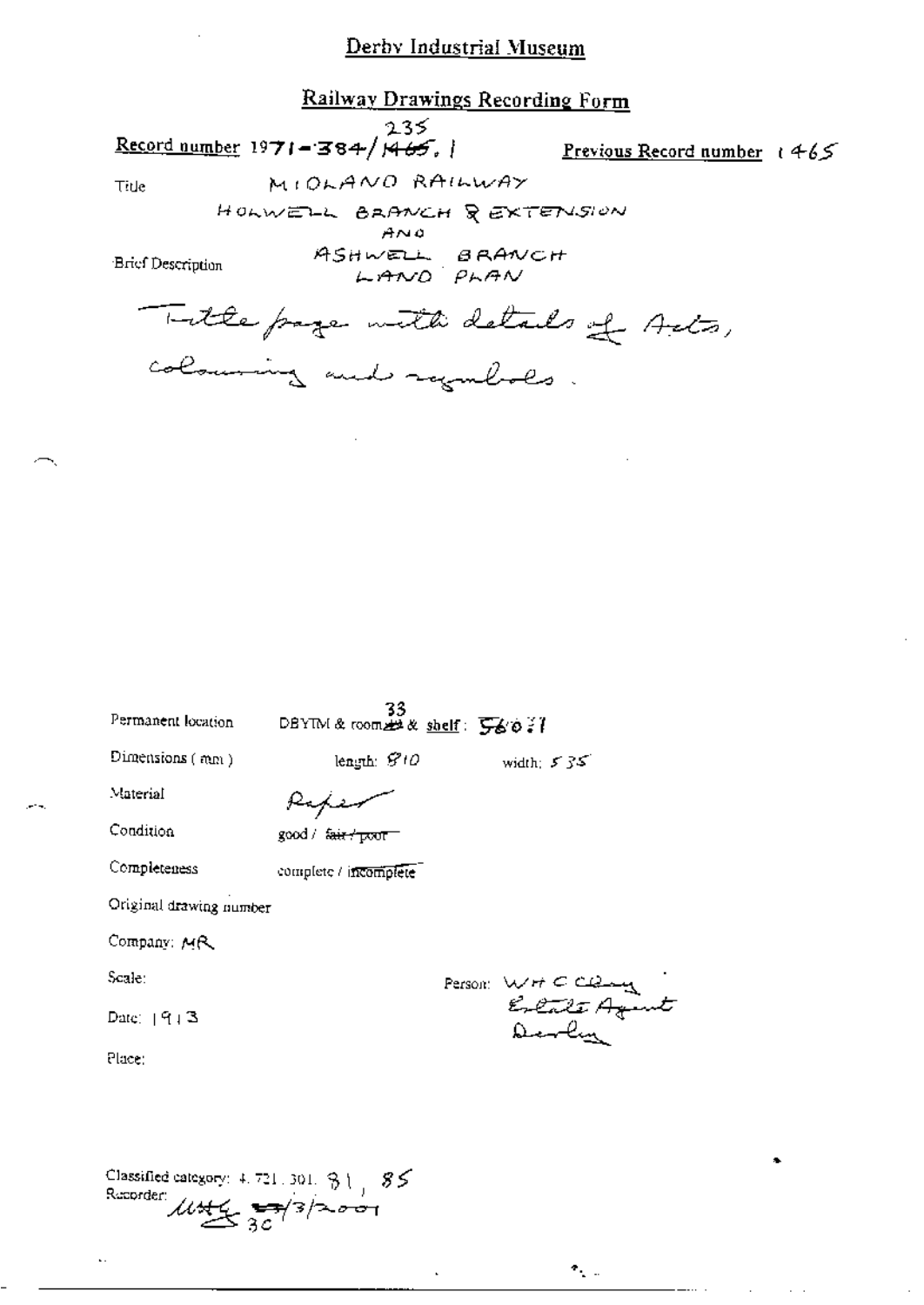### **Railway Drawings Recording Form**

235 Record number 1971-384/+465 5

<u>Previous Record number</u>  $1465$ 

Title

HOLWELL BRAWCH

Brief Description

Plan of route showing tracks, buildings, bridges, roads, watercourses & landowners. Pariode of Anfordlag. Parish of Welly (Formanly Remark of Melton Mondray) Landounces: Fesper Houghton: Rev John Cartonell. Holwell Fron Co Lete. SirWilliam Earle Welly-gregory. Bart. Tuestion off Nottingham to Melton Mowling route. Passing Holmell From Works, reservoir oridings

| Permanent location            | 33<br>DBYIM & room $\varphi$ & shelf: $560.1$ |              |  |
|-------------------------------|-----------------------------------------------|--------------|--|
| Dimensions (mm)               | length: $S/O$                                 | width: $535$ |  |
| Material                      | Raper                                         |              |  |
| Condition                     | good / fair7poor                              |              |  |
| Completeness                  | complete / inecomplete                        |              |  |
| Original drawing number Sheel |                                               |              |  |
| Company: MR                   |                                               |              |  |
| Scale: $1''$ = 2 chains       |                                               | Person:      |  |
| Date: $[9]$ $\Box$            |                                               |              |  |

Place:

Holwell Sidings.

0 м — Зм

Classified category: 4, 721, 301, 9.5 Recorder:  $\mu$ wg 30/3/2001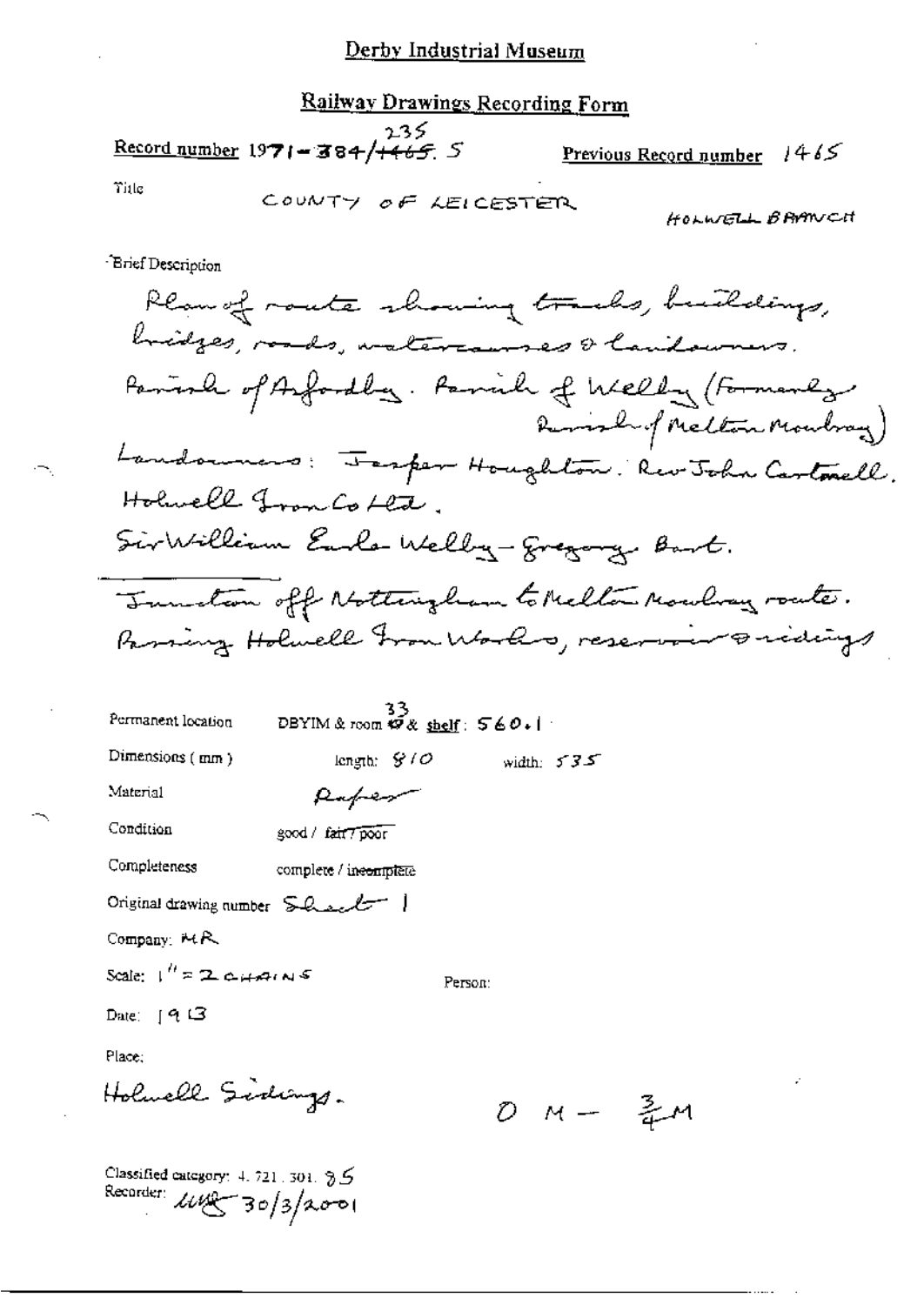### Railway Drawings Recording Form

# Record number 1971-384/465.6

Previous Record number 1465

Title

COUNTY OF LEICESTER

HOLWELL BRANCH

Brief Description

| Permanent location                                          | DBYIM & room $49$ & shelf: $560.1$ | 35            |         |       |              |
|-------------------------------------------------------------|------------------------------------|---------------|---------|-------|--------------|
| Dimensions (mm)                                             |                                    | length: $8/0$ |         |       | width: $535$ |
| Material                                                    | Rafer                              |               |         |       |              |
| Condition                                                   | good / fair 7 poor                 |               |         |       |              |
| Completeness                                                | complete / ineemplete              |               |         |       |              |
| Original drawing number $SL_{2c}\mathcal{L}\tau^-$ 2        |                                    |               |         |       |              |
| Company: MR                                                 |                                    |               |         |       |              |
| Scale: $1''$ = 2. $\alpha$ $\mu$ $\alpha$ $\kappa$ $\delta$ |                                    |               | Person: |       |              |
| Date:  ৭උ                                                   |                                    |               |         |       |              |
| Place:                                                      |                                    |               |         |       |              |
| Welby                                                       |                                    |               |         | 3 A.C |              |

 $\frac{3}{4}M - \frac{1}{2}M$ 

Classified category:  $4,721$  ,  $301,85$ Recorder:  $\mu\mu$  30/3/2001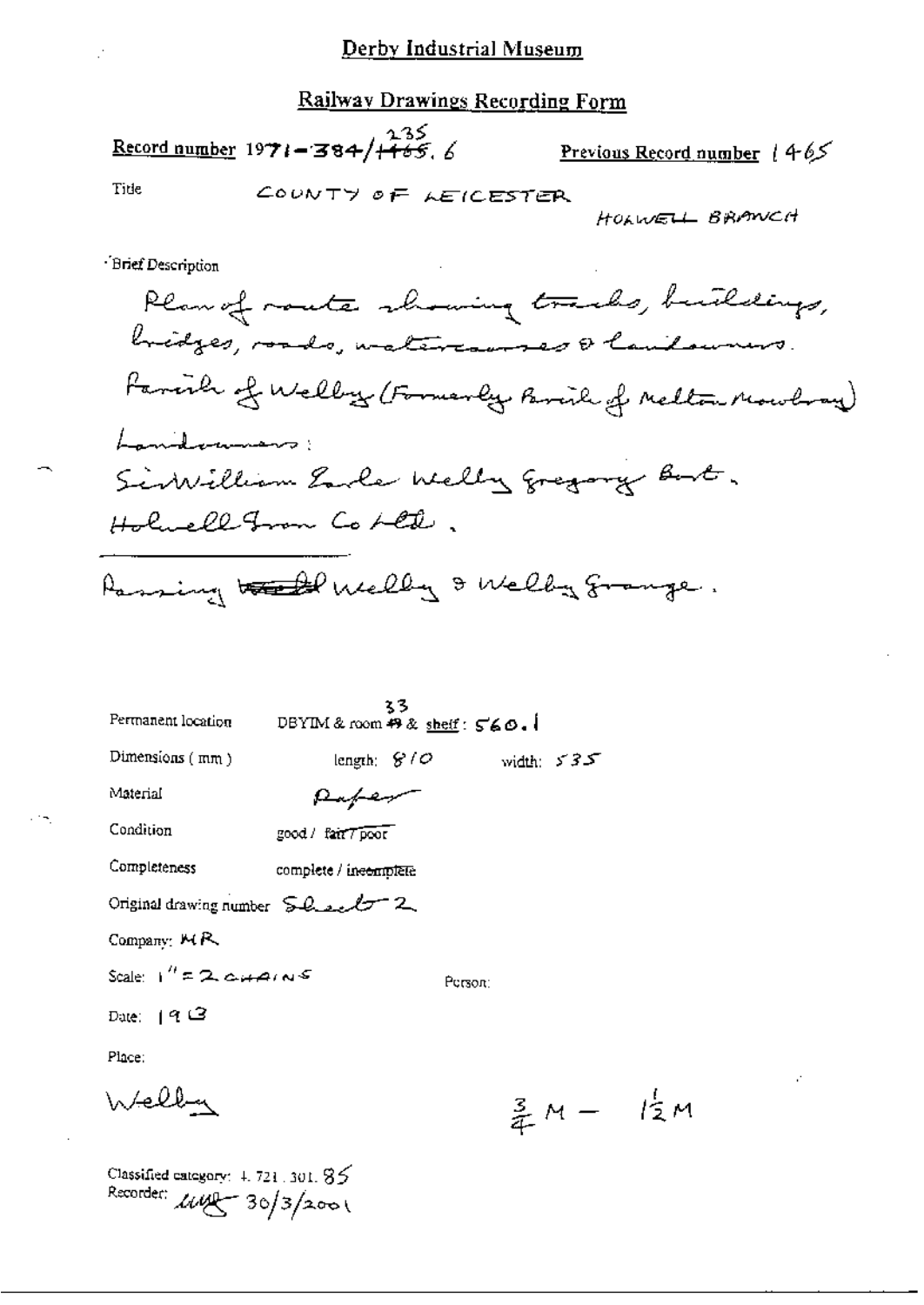### **Railway Drawings Recording Form**

Record number 1971-384/ $H65$  7

Previous Record number 1 465

Title

COUNTY OF LEICESTER

HOLWELL BRANCH

**Brief Description** 

Plan of monte showing tracks, buildings, bridges, roads, watercourses & lautourirs. Parish of Welly (Formerly Brick of Mellow Mowbray) Parish of Ab Keltleby.<br>Parish of Holwell (Formerly Parish of Ab Keltleby) Landowners Sirvillian Earle Welly-fregang Bart. Holwell From Co Lett, Folm fillent ofearge Crompton. TRO Bingham. SC Detroy Bingham. Passing round Rotter Hill & Rotter Hill Farm.

| Permanent Iocation                                                              | DBYIM & room $#x$ shelf: $560.1$ | 33 |         |              |
|---------------------------------------------------------------------------------|----------------------------------|----|---------|--------------|
| Dimensions (mm)                                                                 | length: $8/0$                    |    |         | width: $535$ |
| Material                                                                        | Raper                            |    |         |              |
| Condition                                                                       | good / fair7poor                 |    |         |              |
| Completeness                                                                    | complete / incomplete            |    |         |              |
| Original drawing number $\mathcal{L}_{\text{max}}$ $\mathcal{L}_{\text{max}}$ 3 |                                  |    |         |              |
| Company: $MR$                                                                   |                                  |    |         |              |
| Scale: $1^{H}$ = 2 cupins                                                       |                                  |    | Person: |              |
| Date: $19G$                                                                     |                                  |    |         |              |
| Place:                                                                          |                                  |    |         |              |

Rotten Hill

 $1\frac{1}{2}M - 2\frac{1}{4}M$ 

Classified category:  $4.721.301.95$ Recorder:  $\mu$ eg 30/3/2001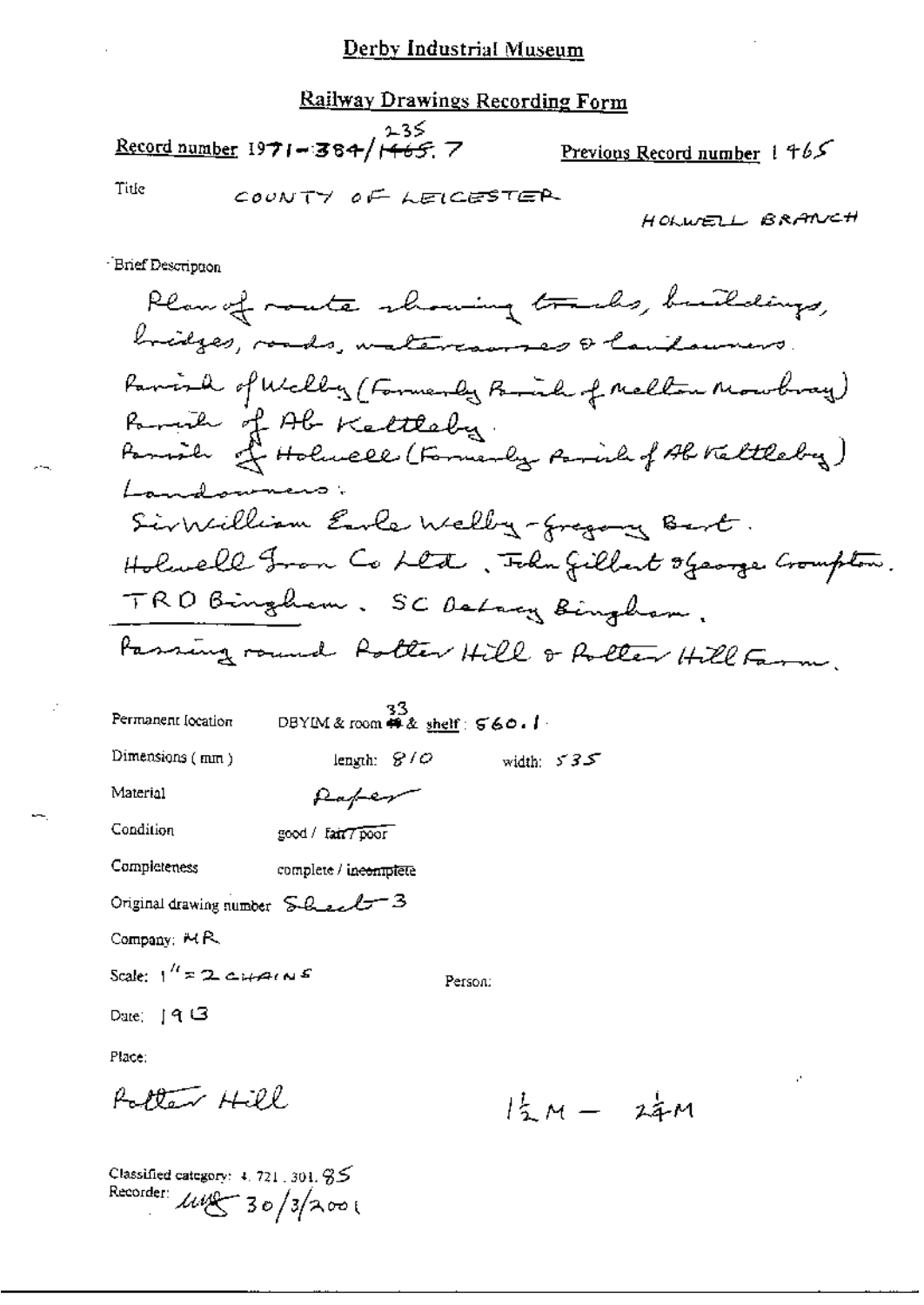Railway Drawings Recording Form

COUNTY OF LEICESTER

## <u>235</u><br>Record number 19**71–384/1465**. 8

<u>Previous Record number</u>  $1465$ 

Title

HOLWELL BRANCH

**Brief Description** 

Plan of monte showing tracks, buildings, bridges, roads, watercourses & laudowners. Parish of Holenell (Formerly Parish of Al-Kettleby)<br>Farial & Al-Kettleby<br>Landonnens: Captain TRO Binghum. Sydney Cooles De Locy Bingham Holwell Fron Co Ltd. HVincent Flower. TSEEnly okife, Thas Brown. Thansell skife. John Gillart & George Crompton.

| Permanent focation                               | $3\frac{3}{5}$<br>DBYIM& roomes\$ & sheif: 560.1 |         |              |
|--------------------------------------------------|--------------------------------------------------|---------|--------------|
| Dimensions (mm)                                  | length: $\mathcal{G}/\mathcal{O}$                |         | width: $535$ |
| Material                                         | Raper                                            |         |              |
| Condition                                        | good / fair / poor                               |         |              |
| Completeness                                     | complete / incomplete                            |         |              |
| Original drawing number $SL_{22}27$ 4            |                                                  |         |              |
| Company: MR                                      |                                                  |         |              |
| Scale: $1^{\prime\prime}$ = 2 cursing $\epsilon$ |                                                  | Person: |              |
| Date: $ 9 \text{ }\mathsf{G} $                   |                                                  |         |              |
| Place:                                           |                                                  |         |              |
|                                                  |                                                  |         | 2&м —        |
|                                                  |                                                  |         |              |

Зм

Classified category:  $4.721$ , 301,  $85$ Recorder:  $\text{108} - 30/3$  2000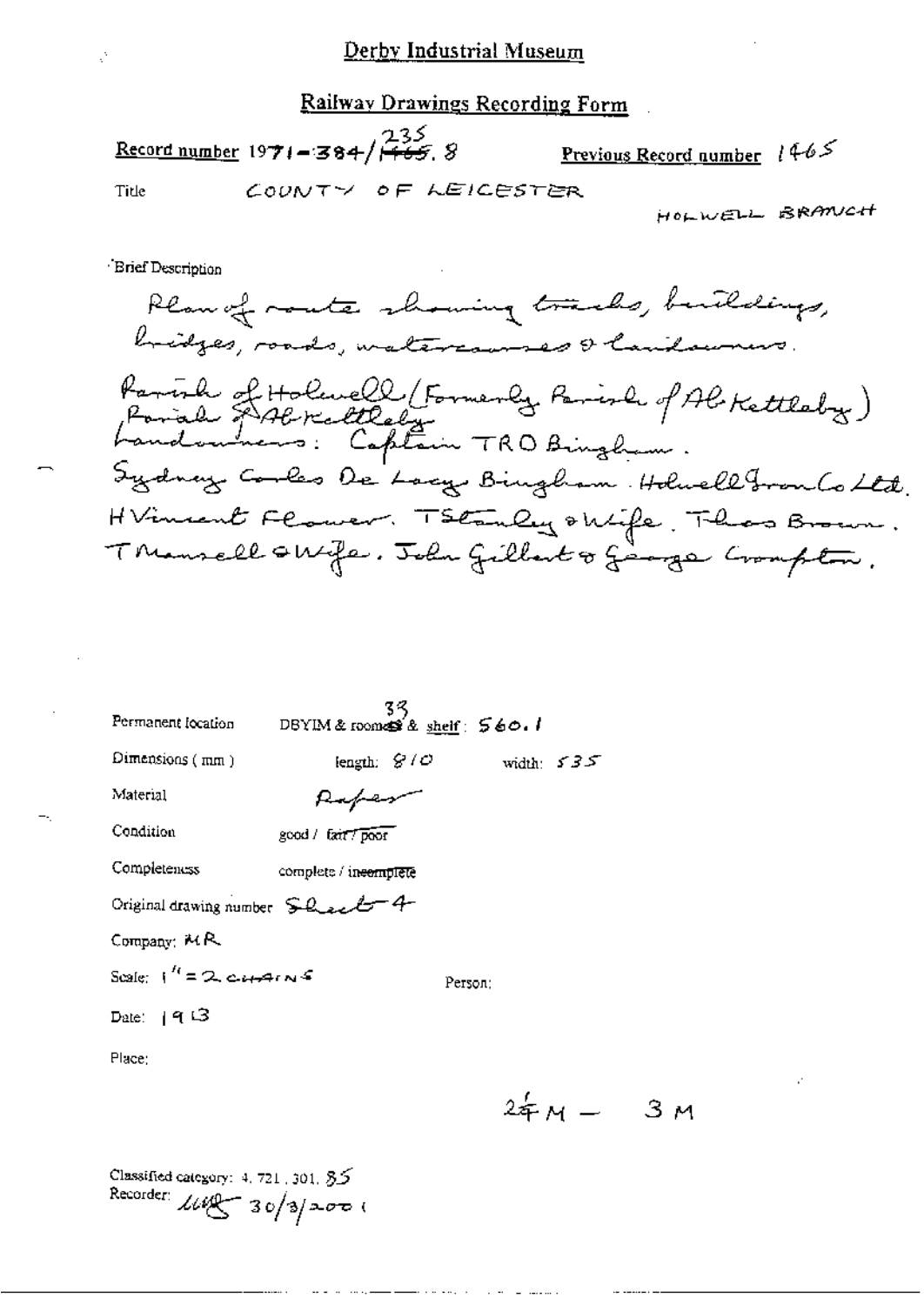### **Railway Drawings Recording Form**

## $\frac{235}{65}$  number 1971-384/ $\frac{235}{65}$ . 9

Previous Record number

Title

COUNTY OF LETCESTER

HOLWELL BRANCH

Brief Description

Plan of route showing tracks, buildings, bridges, roads, watercourses & laudowners. Parish of Holacle (Formerly Parish of Ab-Kettleby). Landorumens: TRD Bringham, Holuell From Co Ltd. JG & George Crompton. Sir James J Allport. HVFCorver,

Holwell area, spar siding.

| Permanent location                                | $33$<br>DBYIM & room $\overset{33}{\bullet}$ & shelf: $560.1$ |         |              |  |
|---------------------------------------------------|---------------------------------------------------------------|---------|--------------|--|
| Dimensions (mm)                                   | length: $S/O$                                                 |         | width: $535$ |  |
| Material                                          | Raper                                                         |         |              |  |
| Condition                                         | good / fair / poor                                            |         |              |  |
| Completeness                                      | complete / incomplete                                         |         |              |  |
| Original drawing number $SL_{2}C^{-}$ $\subseteq$ |                                                               |         |              |  |
| Company: $MR$                                     |                                                               |         |              |  |
| Scale: $1'' = 2 \epsilon_1 \mu \rho_2 \omega_3$   |                                                               | Person: |              |  |
| Date: $[9]$ $\Box$                                |                                                               |         |              |  |
| Place:                                            |                                                               |         |              |  |

 $3M - 34M$ 

Classified category: 4, 721, 301, 95 Recorder:  $\mu x - 30/3/2001$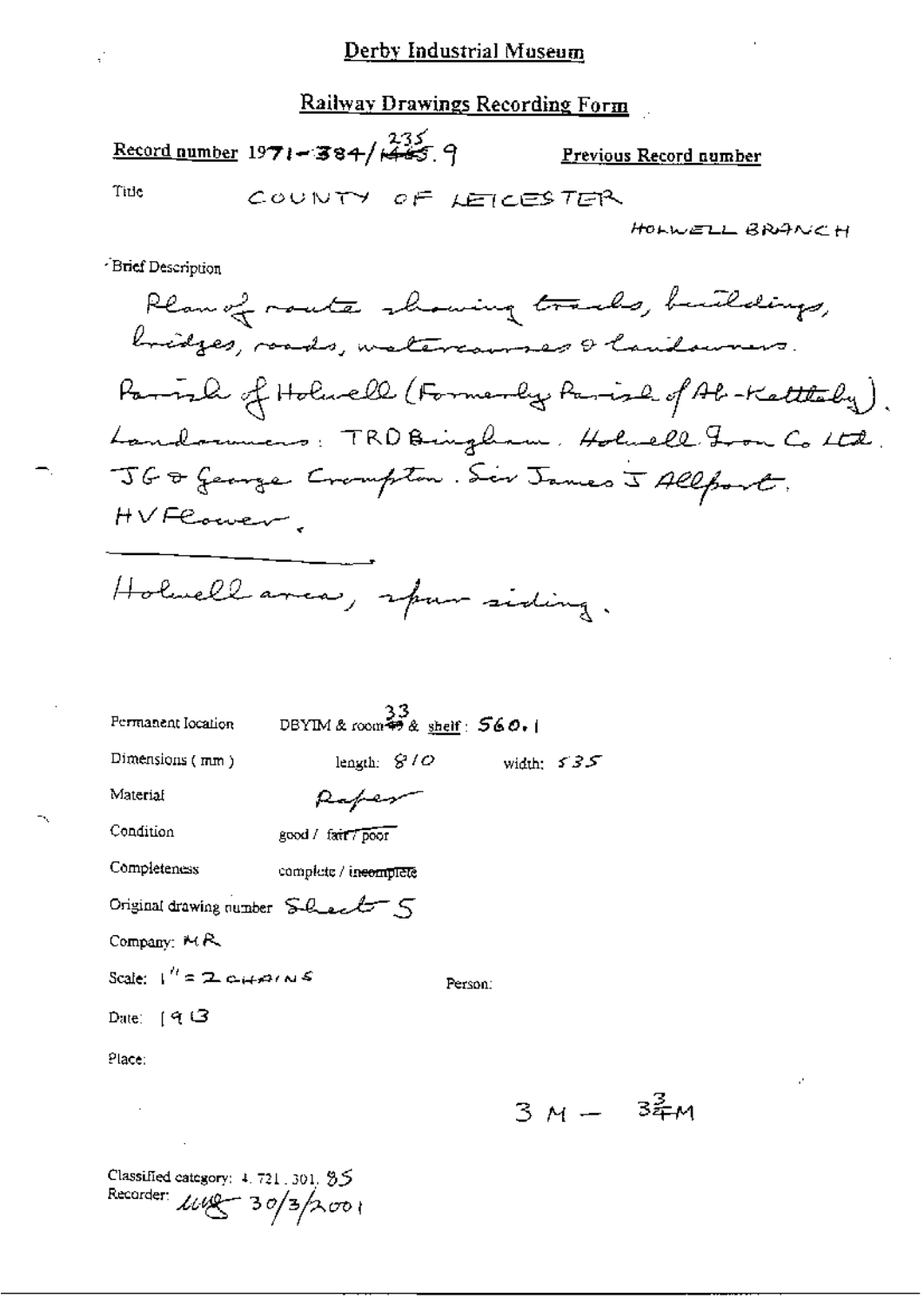### **Railway Drawings Recording Form**

 $\frac{2.35}{\text{Record number}} 1971 - 384 / 1465. 10$ Previous Record number 1465 COUNTY OF LEICESTER Title

-Brief Description

| Permanent location                              | DBYIM & room $\bullet$ & shelf $560.$ | 33 |         |                |              |
|-------------------------------------------------|---------------------------------------|----|---------|----------------|--------------|
| Dimensions (mm)                                 | length: $B/O$                         |    |         |                | width: $535$ |
| Material                                        | Raper                                 |    |         |                |              |
| Condition                                       | good / fair / poor                    |    |         |                |              |
| Completeness                                    | complete / incomplete                 |    |         |                |              |
| Original drawing number $\sum Q_{\text{max}}$ 6 |                                       |    |         |                |              |
| Company: $MR$                                   |                                       |    |         |                |              |
| Scale: $1'' = 2.447 \times 10^{-4}$             |                                       |    | Person: |                |              |
| Date: (৭ පි                                     |                                       |    |         |                |              |
| Place:                                          |                                       |    |         |                |              |
|                                                 |                                       |    |         | $2\frac{3}{2}$ |              |

 $3\frac{3}{4}M - 4\frac{1}{2}M$ 

Classified category:  $4.721$ , 301,  $35$ Recorder:  $\mu = 30/3/2001$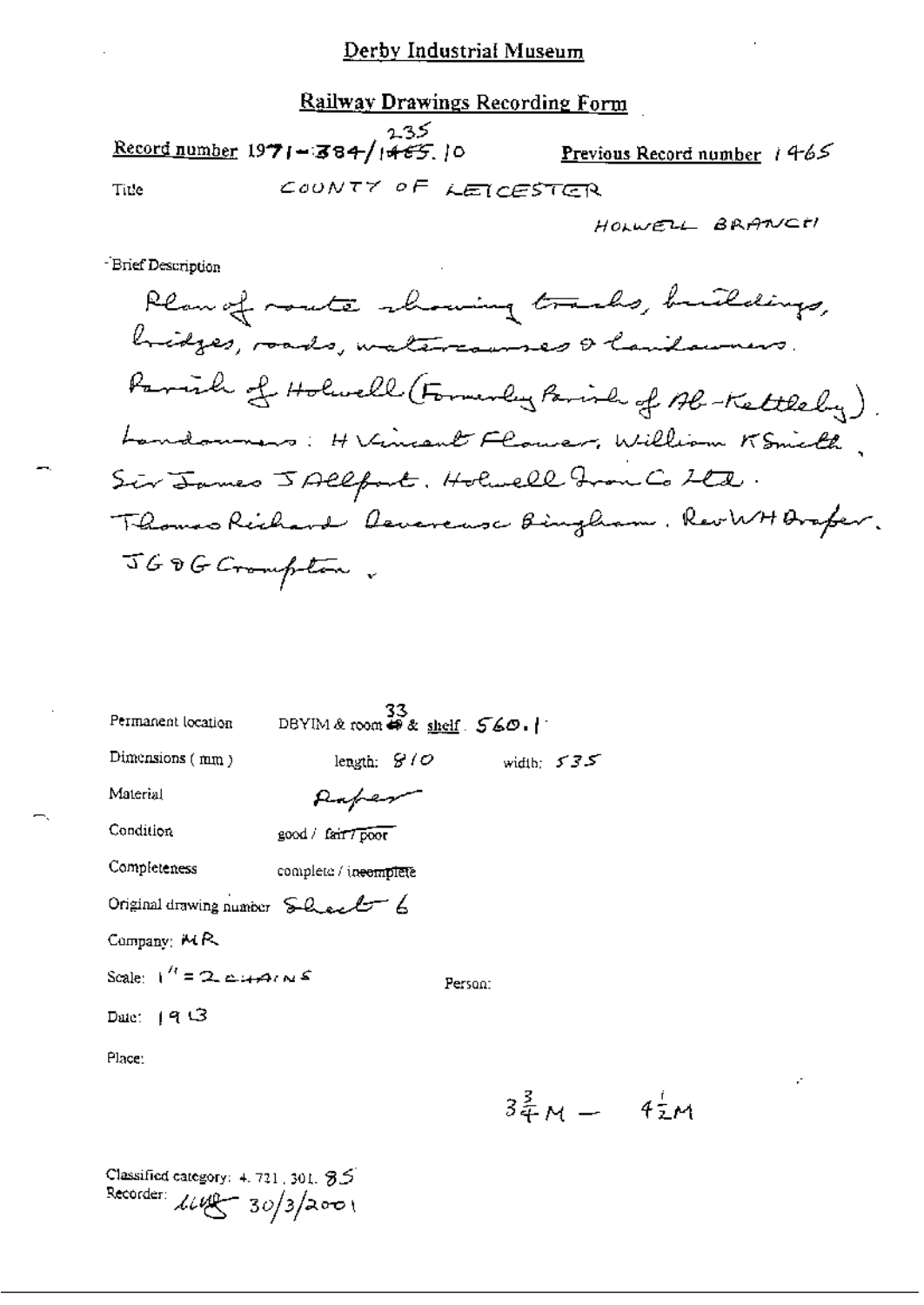Railway Drawings Recording Form

Record number  $1971 - 384/1465.11$ Previous Record number  $1465$ COUNTY OF LEICESTER Title

HOLWELL BARNCH

Brief Description

Plan of route showing tracks, buildings, bridges, roads, watercourses & laudowners Parish of Holwell (Formerly Parish of Warlinghy or Parcia of the Stalland. Parish of goodby-Marwood. Landounes: SCOCLary Ringham. Duke of Rutland. GNOLNWR CO. John Thomas Carter, Walter Rauson Ary Passing over Hose Funnels on GN/LNWR Melton/Nothington

 $\frac{33}{25}$ DBYIM & room \$8 shelf: 560.1 Permanent location Dimensions (mm) leagth:  $G/O$ width:  $535$ 

Material

Puper good / fair7poor

Condition

Completeness complete / ineomplete

Original drawing number  $SL_{2}LT$  7

Company:  $M R$ 

Scale:  $t^{i} = 2$  capping

Person:

Date:  $19.3$ 

Place:

Home Tumple

 $4.4 - 54M$ 

Classified category:  $4, 721, 301, 85$ Recorder:  $\text{LW}$  30/3/2001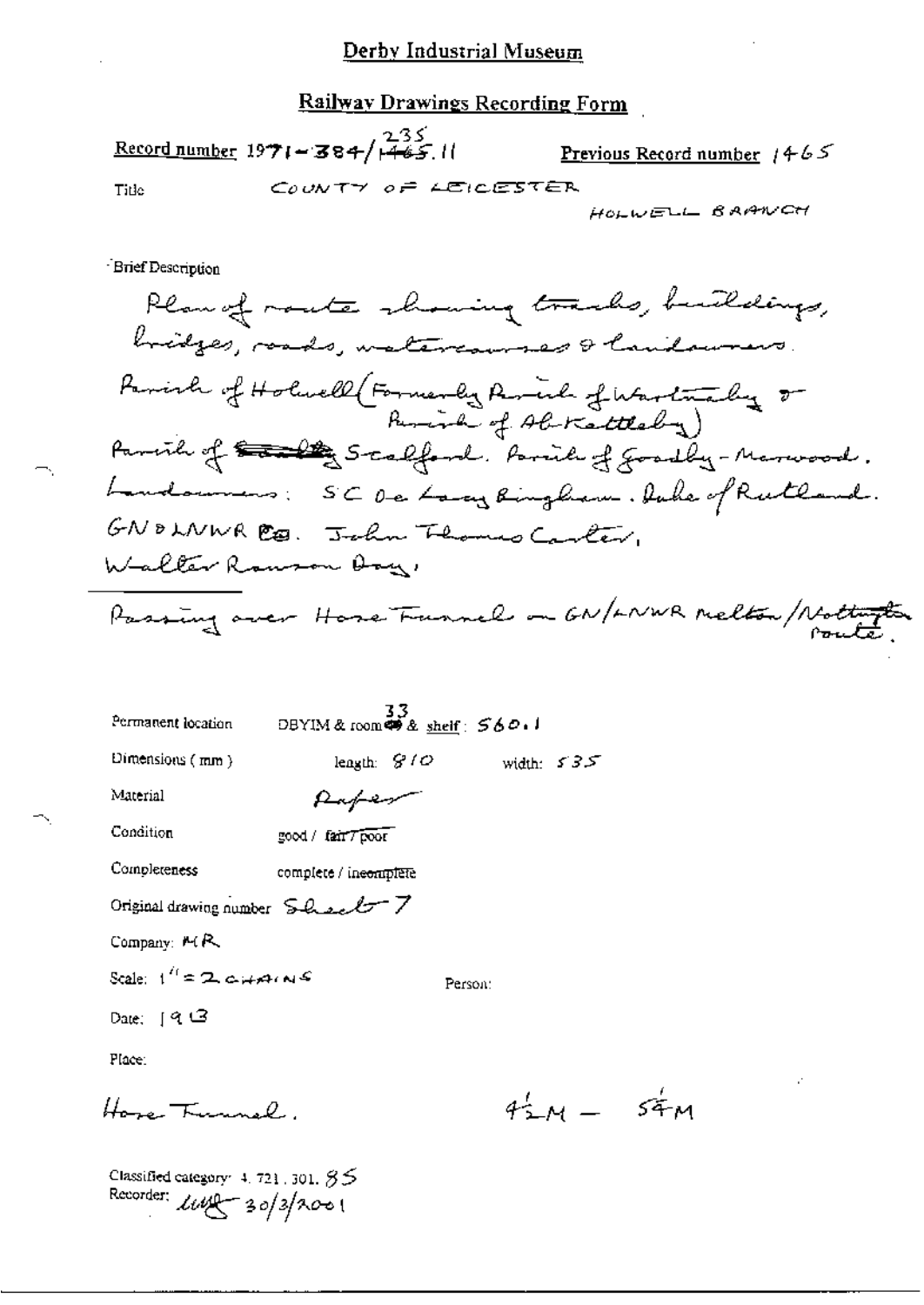### Railway Drawings Recording Form

235  $\frac{\text{Record number}}{1971 - 384 + 65}$ Previous Record number  $1465$ COUNTY OF LEICESTER Title

HOLWELL BRANCH

**Brief Description** 

Plan of route showing tracks, buildings, bidges, roads, watercourses & lautourners. Parish of Goadby-Marwood.<br>Parish of Scalford. Landouners: Walter Rowson Dory, Lowrence Dowson. William Flumes Kirk, Richard Dalgleish. Siding into Lion Brich Works.

| Permanent location                              | DBYIM & room ##& shelf: 560.1 | 33.           |              |  |
|-------------------------------------------------|-------------------------------|---------------|--------------|--|
| Dimensions $(mn)$                               |                               | length: $910$ | width: $535$ |  |
| Material                                        | Paper                         |               |              |  |
| Condition                                       | good / fair 7 poor            |               |              |  |
| Completeness                                    | complete / ineemplete         |               |              |  |
| Original drawing number $SL_{22} \rightarrow S$ |                               |               |              |  |
| Company, $MR$                                   |                               |               |              |  |
| Scale: $1'' = 2 \cdot 44 \cdot 45$              |                               | Person:       |              |  |
| Date: $913$                                     |                               |               |              |  |
| Place:                                          |                               |               |              |  |
| $\sim 00$                                       |                               |               | $54 - 6$ M   |  |

Classified category: 4, 721, 301,  $85$ Recorder:  $\text{Lipf} = 30/3/200$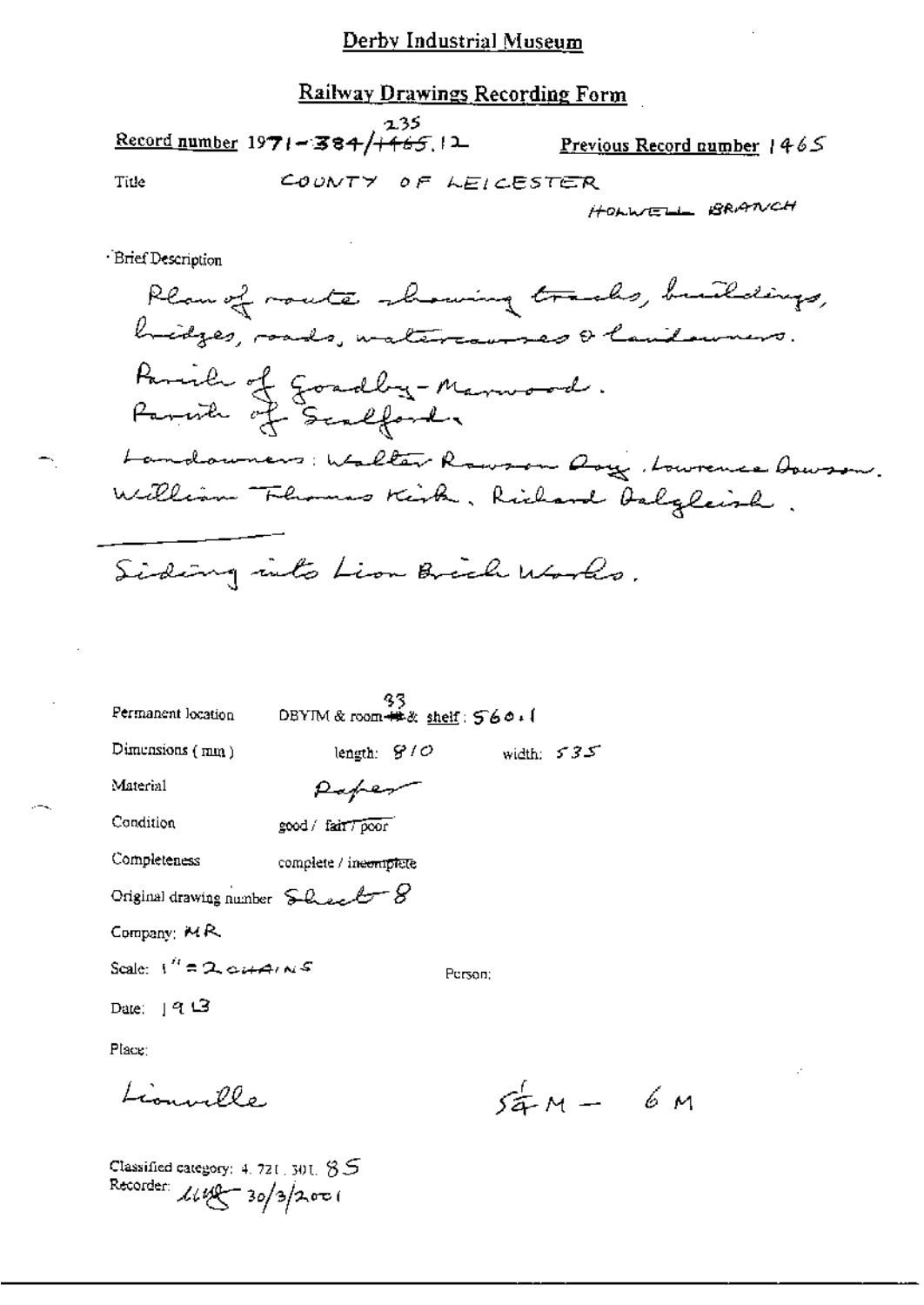### Railway Drawings Recording Form

235<br>Record number 1971-384/1465.13 Previous Record number  $1465$ Title COUNTY OF LEICESTER

HOLWELL BRANCH

- Brief Description

Plan of route showing tracks, buildings, bridges, roads, watercourses & laudowners. Parish of Wycomb and Chadwell (Formerly-Remail of Rottley). Parish of Scalford, Landouners: Ducke of Ruthand Richard Oalgleich. Trantes of Waggestons Haspital, GNRly Co.

Junction with GNR Scalford/Walthamonthe Woldsmate.

| Permanent location       | $S$ {<br>DBYEM & room $\bullet$ & shelf: $560.$ } |          |  |
|--------------------------|---------------------------------------------------|----------|--|
| Dimensions $(\text{nm})$ | length: $810$                                     | width: 5 |  |
| Material                 | Raper                                             |          |  |

Materi Condition

good / fair / poor

Completeness complete / incomplete

Original drawing number Sheel 9

Company: MR

Scale:  $1'' = 2$ , cutains

Person:

Date:  $19.3$ 

Place:

Wycomb

Classified category:  $4.721.301.95$ Recorder:  $\mu$  $\frac{1}{\sqrt{3}}$  30/3/2001

 $6M - 62M$ 

35